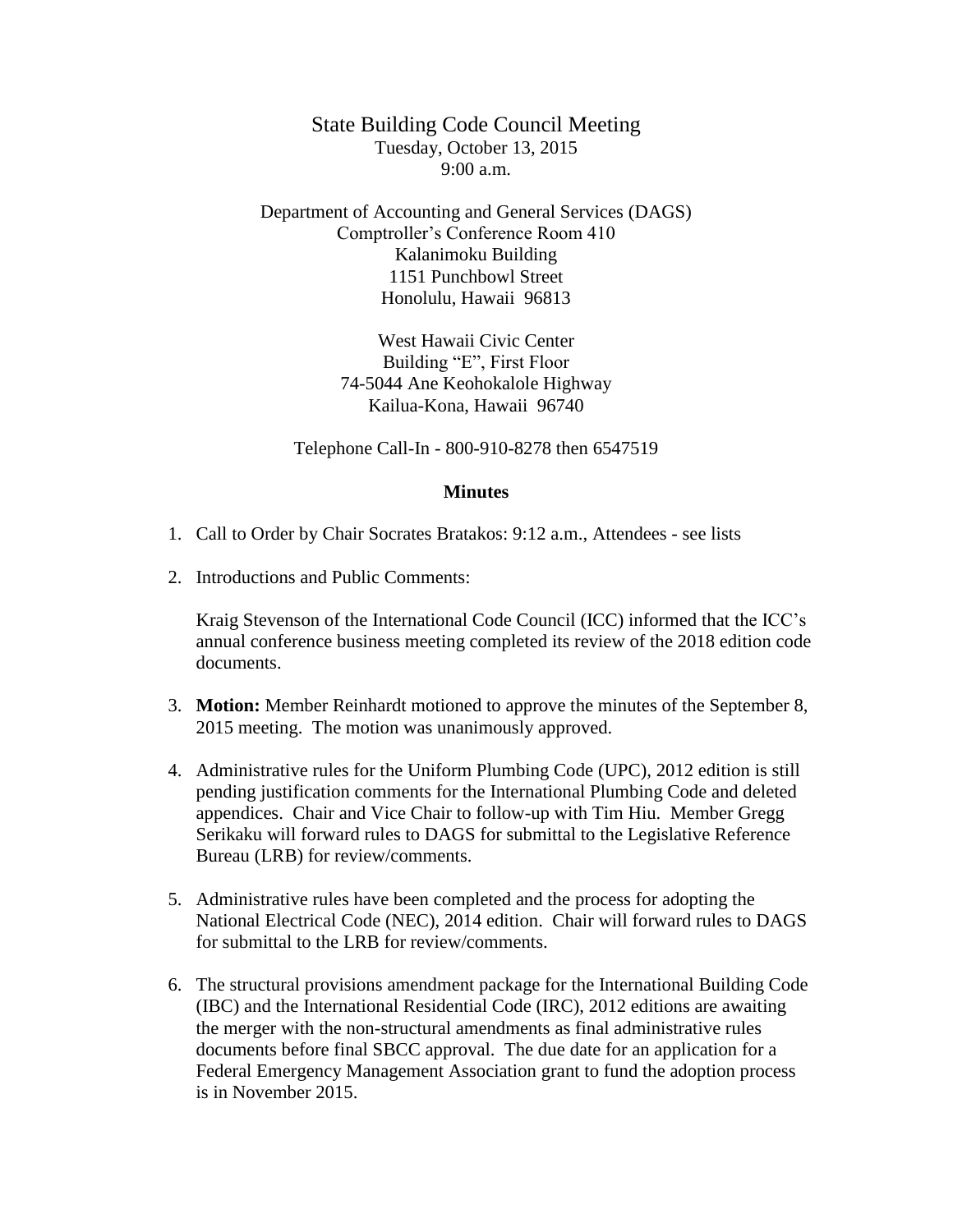- 7. The investigative committee for non-structural provisions to the International Residential Code (IRC) and the International Building Code (IBC), 2012 editions, completed its presentation to the Subcommittee of Building Officials (SBO) on the IRC and is about one-half completed on the IBC. Only three of the four SBO members were present and there were no decisions made. These provisions need to be administrative rule formatted and member Johnson has provided the committee the 2009 edition non-structural amendment package in administrative rules format.
- 8. Standard and ramseyer formatting is in progress for the International Energy Conservation Code, 2015 edition.
- 9. Gary Chock provided a handout, then summarized the current effort to provide building code amendments to reduce existing and future building stock vulnerability to coastal hazards and climate impacts. Items covered included project objectives, Honolulu's land use ordinance, building/residential code, shoreline setbacks, flood ordinance, etc. Also included were a draft list of proposed code amendments.
- 10. Discussion of Future Administration Support Lloyd Rogers provided a summary of the meeting with the DAGS Comptroller. Items discussed were the history of the SBCC, no funding for staff support positions, the importance of adopting current national model codes and some negative consequences of not doing so. Also discussed possible future funding options. The Comptroller indicated he would meet with the Governor to discuss.
- 11. Updates from the investigative committees:
	- a. Investigative committee for structural provisions for the 2012 IBC and IRC, Gaur Johnson – Review of the IRC 2012 edition will begin.
	- b. Investigative committee for the 2012 IBC  $&$  IRC, James Reinhardt- See item 7 above.
	- c. Investigative committee on communication and training, Howard Wiig. Training to the International Energy Conservation Code (IECC), 2015 edition and the proposed administrative rules will be conducted in each county during the week of November 2-9, 2015. The Pacific Building Trade Expo will be held on November 17, 2015 at the Hawaii Convention Center.
	- d. Investigative committee for a mechanical code, Richard Beall No report. There was a discussion on the status of the mechanical code representative not being in attendance for several months and if another one should be considered. The International Code Council was requested to provide information/training on the mechanical code.
	- e. Investigative committee for Green Code, Sherman Wong No report.
	- f. Investigative committee for SBCC membership with the International Code Council, John Cheung –No report